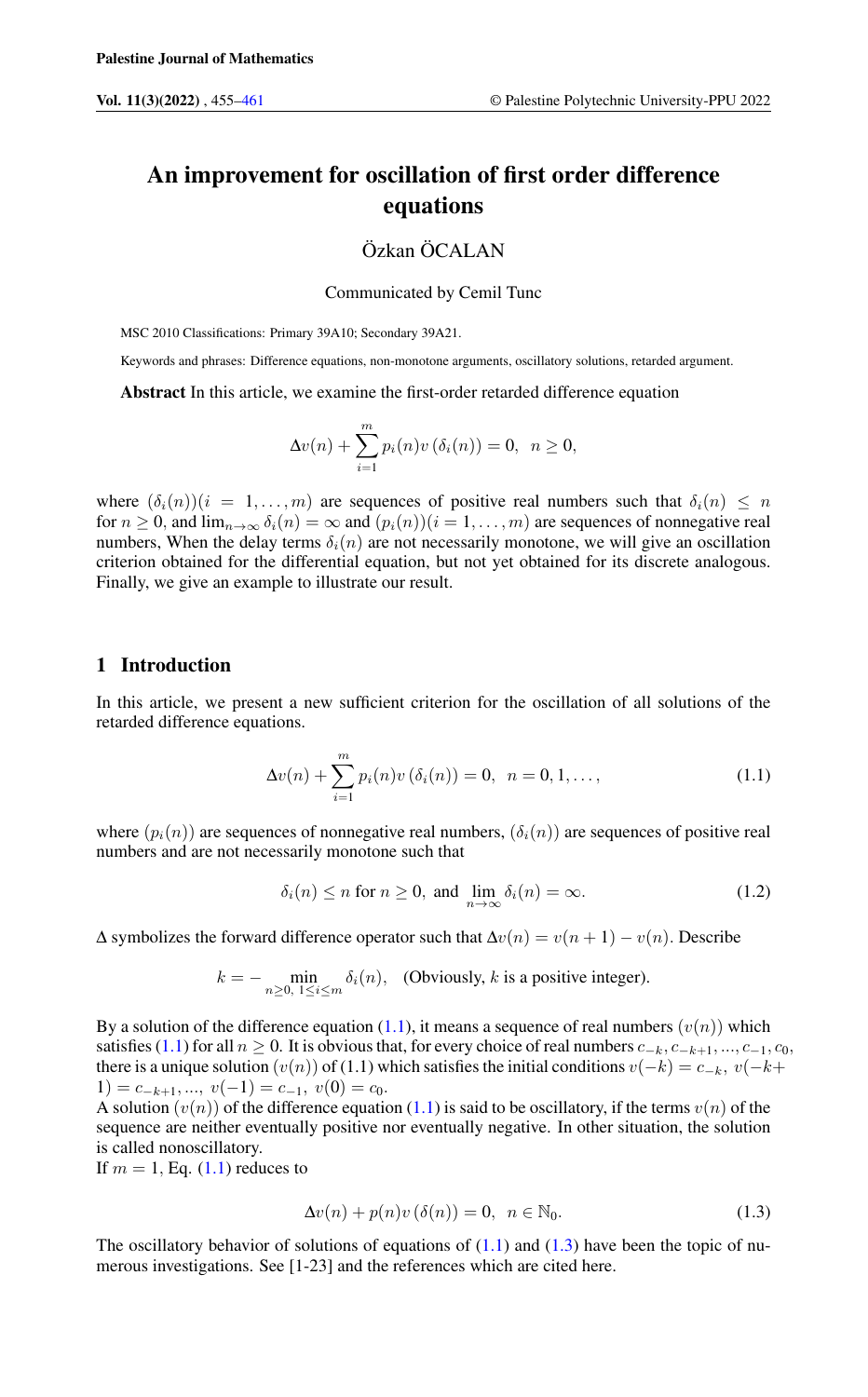In 1998, Zhang and Tian [23], analyzed [\(1.3\)](#page-0-1) and established that, if  $(\delta(n))$  is not necessarily monotone and

$$
\limsup_{n \to \infty} p(n) > 0 \text{ and } \liminf_{n \to \infty} \sum_{j=\delta(n)}^{n-1} p(j) > \frac{1}{e},
$$
\n(1.4)

then all solutions of  $(1.3)$  are oscillatory.

When  $(\delta(n))$  is not necessarily monotone, in 2008, Chatzarakis et al. [3, 4] considered [\(1.3\)](#page-0-1) and found out that, if one of the following conditions

$$
\limsup_{n \to \infty} \sum_{j=\varphi(n)}^{n} p(j) > 1
$$
\n(1.5)

or

$$
\limsup_{n \to \infty} \sum_{j=\delta(n)}^{n-1} p(j) < \infty \quad \text{and} \quad c := \liminf_{n \to \infty} \sum_{j=\delta(n)}^{n-1} p(j) > \frac{1}{e} \tag{1.6}
$$

hold, then all solutions of [\(1.3\)](#page-0-1) are oscillatory, where  $\varphi(n) = \max_{0 \le s \le n} \delta(s)$ ,  $n \ge 0$ .

In 2008, Chatzarakis, Koplatadze and Stavroulakis [3] and in 2008 and 2009, Chatzarakis, Philos and Stavroulakis [5, 6] established the following criteria.

**Theorem 1.1.** (*I*) Suppose that  $0 < c \leq \frac{1}{e}$ . Then either one of the conditions:

<span id="page-1-1"></span>
$$
\limsup_{n \to \infty} \sum_{j=\varphi(n)}^{n} p(j) > 1 - \left(1 - \sqrt{1 - c}\right)^2,
$$
\n(1.7)

<span id="page-1-2"></span>*or*

$$
\limsup_{n \to \infty} \sum_{j=\varphi(n)}^{n} p(j) > 1 - \frac{1}{2} \left( 1 - c - \sqrt{1 - 2c} \right),\tag{1.8}
$$

<span id="page-1-0"></span>*or*

$$
\limsup_{n \to \infty} \sum_{j=\varphi(n)}^{n} p(j) > 1 - \frac{1}{2} \left( 1 - c - \sqrt{1 - 2c - c^2} \right)
$$
 (1.9)

*implies that all solutions of* [\(1.3\)](#page-0-1) *are oscillatory. Implies that all solutions of* (1.5) *are oscitta*<br>(*II*) *If*  $0 < c \leq \frac{1}{e}$  and also,  $p(n) \geq 1 - \sqrt{2}$ 1 − c *for all large* n*, and*

<span id="page-1-4"></span><span id="page-1-3"></span>
$$
\limsup_{n \to \infty} \sum_{j=\varphi(n)}^{n} p(j) > 1 - c \frac{1 - \sqrt{1 - c}}{\sqrt{1 - c}},
$$
\n(1.10)

*or, if*  $0 < c \le 6 - 4$ √  $\overline{2}$  *and also,*  $p(n) \geq \frac{c}{2}$  *for all large n, and* 

$$
\limsup_{n \to \infty} \sum_{j=\varphi(n)}^{n} p(j) > 1 - \frac{1}{4} \left( 2 - 3c - \sqrt{4 - 12c + c^2} \right),\tag{1.11}
$$

*then all solutions of* [\(1.3\)](#page-0-1) *are oscillatory.*

We remark that

(*i*) When  $0 < c \leq \frac{1}{e}$ , it is easy to affirm that

$$
\frac{1}{2}\left(1-c-\sqrt{1-2c-c^2}\right) > c\frac{1-\sqrt{1-c}}{\sqrt{1-c}} > \frac{1}{2}\left(1-c-\sqrt{1-2c}\right) > \left(1-\sqrt{1-c}\right)^2,
$$

and therefore condition  $(1.9)$  is weaker than conditions  $(1.7)$ ,  $(1.8)$  and  $(1.10)$ . (*ii*) When  $0 < c \le 6 - 4\sqrt{2}$ , it is easy to obtain that

$$
\frac{1}{4}\left(2-3c-\sqrt{4-12c+c^2}\right) > \frac{1}{2}\left(1-c-\sqrt{1-2c-c^2}\right),
$$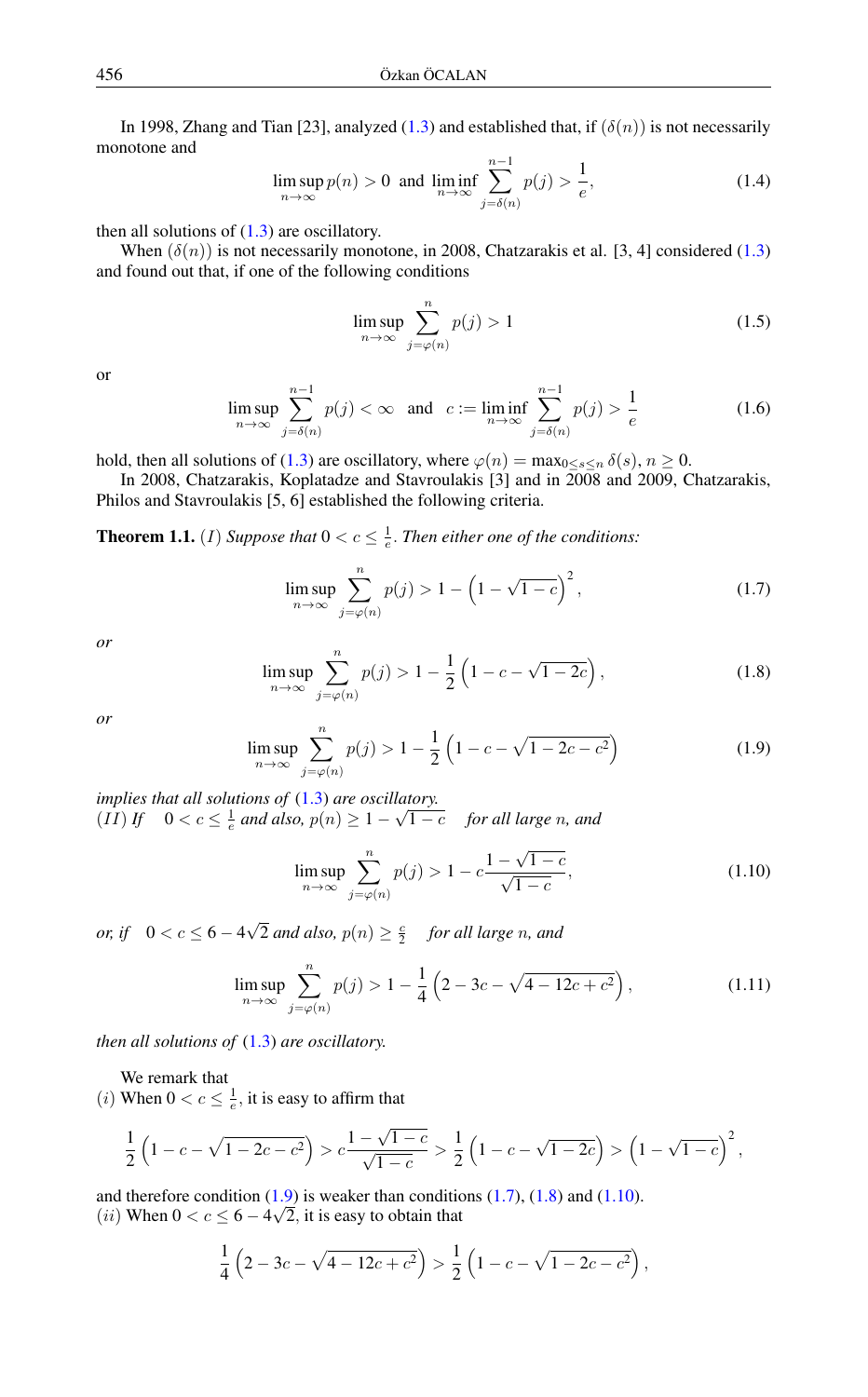and therefore in this case, condition  $(1.11)$  is better than condition  $(1.9)$ .

Now, we consider the equation [\(1.1\)](#page-0-0). In 2006, Berezansky and Braverman [1] found out the following result for [\(1.1\)](#page-0-0). If  $(\delta_i(n))$  are not necessarily monotone, and

$$
\limsup_{n \to \infty} \sum_{i=1}^{m} p_i(n) > 0 \text{ and } \liminf_{n \to \infty} \sum_{j=\delta(n)}^{n-1} \sum_{i=1}^{m} p_i(j) > \frac{1}{e},
$$
\n(1.12)

where  $\delta(n) = \max_{1 \le i \le m} \delta_i(n)$ , then every solution of [\(1.1\)](#page-0-0) is oscillatory.

In 2013, Chatzarakis et al. [7], studied [\(1.1\)](#page-0-0) and proved that, if  $(\delta_i(n))$  are nondecreasing and

$$
\limsup_{n \to \infty} \sum_{j=\delta(n)}^{n} \sum_{i=1}^{m} p_i(j) > 1,
$$
\n(1.13)

<span id="page-2-0"></span>where  $\delta(n) = \max_{1 \le i \le m} \delta_i(n)$ , then every solution of [\(1.1\)](#page-0-0) is oscillatory. Set

$$
\varphi_i(n) := \max_{s \le n} \delta_i(s), \quad n \ge 0 \text{ and } \varphi(n) = \max_{1 \le i \le m} \varphi_i(n), \tag{1.14}
$$

<span id="page-2-3"></span>and

$$
\alpha := \liminf_{n \to \infty} \sum_{j=\delta(n)}^{n-1} \sum_{i=1}^{m} p_i(j).
$$
\n(1.15)

Clearly,  $(\varphi_i(n))$  are nondecreasing, and  $\delta_i(n) \leq \varphi_i(n) \leq \varphi(n)$  for all  $n \geq 0$  and  $1 \leq i \leq m$ .

In 2015, Braverman et al. [2], considered the equation [\(1.1\)](#page-0-0) and proved that, if  $(\delta_i(n))$  are not necessarily monotone and

<span id="page-2-4"></span>
$$
\limsup_{n \to \infty} \sum_{j=\varphi(n)}^{n} \sum_{i=1}^{m} p_i(j) > 1,
$$
\n(1.16)

<span id="page-2-6"></span>or

$$
\limsup_{n \to \infty} \sum_{j=\varphi(n)}^{n} \sum_{i=1}^{m} p_i(j) > 1 - \frac{1}{2} \left( 1 - \alpha - \sqrt{1 - 2\alpha - \alpha^2} \right),\tag{1.17}
$$

where  $\varphi(n)$  is described by [\(1.14\)](#page-2-0), then every solution of [\(1.1\)](#page-0-0) is oscillatory.

In 2020, Kılıç and Öcalan [15], examined the equation [\(1.1\)](#page-0-0) and established that, if  $(\delta_i(n))(i =$  $1, \ldots, m$ ) are not necessarily monotone and

<span id="page-2-5"></span>
$$
\liminf_{n \to \infty} \sum_{j=\delta(n)}^{n-1} \sum_{i=1}^{m} p_i(j) = \liminf_{n \to \infty} \sum_{j=\varphi(n)}^{n-1} \sum_{i=1}^{m} p_i(j) > \frac{1}{e},
$$
\n(1.18)

where  $\varphi(n)$  is described by [\(1.14\)](#page-2-0), then every solution of [\(1.1\)](#page-0-0) is oscillatory.

There is a huge concern for Eq.  $(1.1)$ , due to the fact that retarded difference equation  $(1.1)$ which symbolizes a discrete analogue of the differential equation with delay

<span id="page-2-1"></span>
$$
y'(t) + \sum_{i=1}^{m} p_i(t)y(\delta_i(t)) = 0, \ t \ge t_0,
$$
\n(1.19)

where  $\delta_i(t) \leq t$  and  $\lim_{t \to \infty} \delta_i(t) = \infty$  for  $i = 1, \ldots, m$ .

In the literature, the first method of proving many lemmas and theorems for oscillation in difference equations, which are discrete analogs of differential equations, is the method of calculating with direct sequences. However, in some cases, this proof technique is not valid. In cases where the first method cannot be used, the second method is the use of continuous functions in the interval of  $n \le t < n + 1$ , where  $n \in \mathbb{N}$ ,  $t \in \mathbb{R}$ . (See [6] and [11] ).

In 2017, Chatzarakis and Péics [9] (See also [16]) established that if  $\delta_i(t)$  are not necessarily monotone and

<span id="page-2-2"></span>
$$
\limsup_{t \to \infty} \int_{\varphi(t)}^t \sum_{i=1}^m p_i(s) ds > \frac{1 + \ln \lambda_1}{\lambda_1} - \frac{1}{2} \left( 1 - \alpha_1 - \sqrt{1 - 2\alpha_1 - \alpha_1^2} \right),\tag{1.20}
$$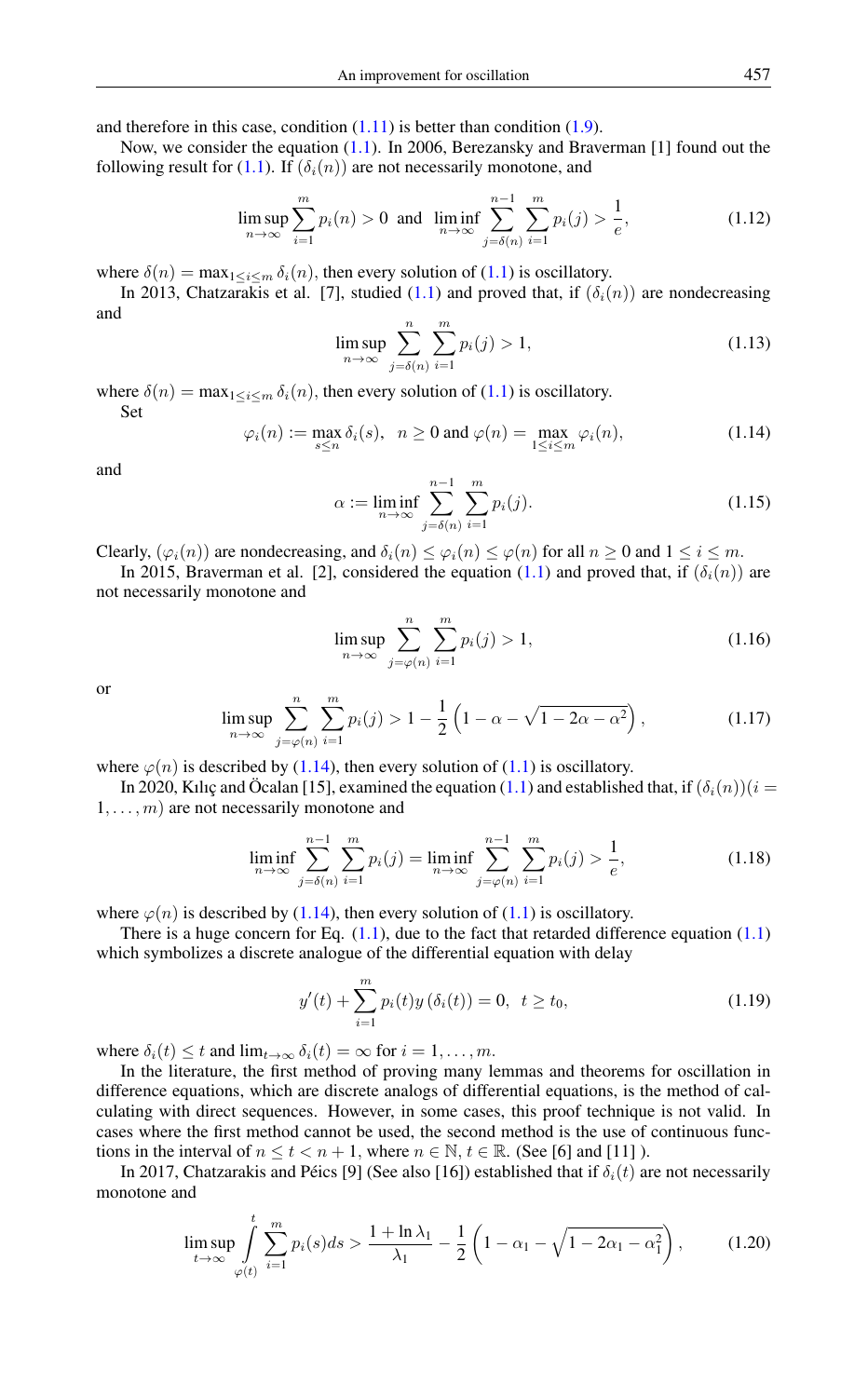where  $\varphi_i(t) := \sup_{s \le t} \delta_i(s), t \ge 0$  and  $\varphi(t) = \max_{1 \le i \le m} \varphi_i(t)$  and  $\lambda_1 \in [1, e]$  is the smaller root of the equation  $\lambda = e^{\alpha_1 \lambda}$  with  $\alpha_1 = \liminf_{t \to \infty} \int_0^t$  $\delta(t)$  $\sum^m$  $\sum_{i=1} p_i(s)ds$  (where  $\delta(t) = \max_{1 \le i \le m} \delta_i(t)$ ),

then all solutions of  $(1.19)$  oscillate.

A significant question originates whether there is a discrete analogue of condition [\(1.20\)](#page-2-2). Clearly, the two methods mentioned above failed to answer this question. Therefore, our purpose in this article is to present a positive answer to this question by using a different proof technique.

## 2 Main Results

We established a new sufficient condition for the oscillatory behaviour of all solutions of  $(1.1)$ , under the assumption that the delay terms  $(\delta_i(n))$  are not necessarily monotone.

The next lemmas were given in [10], which they will be a key role in our main result.

**Lemma 2.1.** *Suppose that* [\(1.1\)](#page-0-0) *is satisfied and*  $\alpha$  *is defined by* [\(1.15\)](#page-2-3) *with*  $0 \leq \alpha \leq \frac{1}{e}$ *, and*  $(v(n))$  *is an eventually positive solution of*  $(1.1)$ *. Then we have* 

<span id="page-3-2"></span><span id="page-3-0"></span>
$$
\liminf_{n \to \infty} \frac{v(\varphi(n))}{v(n)} \ge \lambda_0,\tag{2.1}
$$

where  $\varphi(n)$  is defined by [\(1.14\)](#page-2-0) and  $\lambda_0 \in [1, e]$  is the smaller root of the equation  $\lambda = e^{\alpha \lambda}$ .

**Lemma 2.2.** *Suppose that* [\(1.1\)](#page-0-0) *is satisfied and*  $\varphi(n)$  *is defined by* (1.14),  $0 < \alpha \leq \frac{1}{e}$  *and*  $v(n)$ *is an eventually positive solution of* [\(1.1\)](#page-0-0)*. Then*

$$
\liminf_{n \to \infty} \frac{v(n+1)}{v(\varphi(n))} \ge \frac{1}{2} \left( 1 - \alpha - \sqrt{1 - 2\alpha - \alpha^2} \right).
$$

Now, we are ready for the main result.

**Theorem 2.3.** *Suppose that* [\(1.1\)](#page-0-0) *holds and*  $\alpha$  *is defined by* [\(1.15\)](#page-2-3) *with*  $0 \le \alpha \le \frac{1}{e}$ *. If* 

$$
\limsup_{n \to \infty} \sum_{j=\varphi(n)}^{n} \sum_{i=1}^{m} p_i(j) > \frac{1 + \ln \lambda_0}{\lambda_0} - \frac{1}{2} \left( 1 - \alpha - \sqrt{1 - 2\alpha - \alpha^2} \right),\tag{2.2}
$$

*where*  $\varphi(n)$  *is defined by* [\(1.14\)](#page-2-0)*, then all solutions of* (1.1*) oscillate.* 

*Proof.* Assume, for the sake of contradiction, that there exists an eventually positive solution  $v(n)$  of [\(1.1\)](#page-0-0). If  $v(n)$  is an eventually negative solution of (1.1), the proof of the theorem can be done similarly. Then there exists  $n_1 > n_0$  such that  $v(n)$ ,  $v(\delta_i(n))$ ,  $v(\varphi(n)) > 0$ , for all  $n \geq n_1$ . Thus, from  $(1.1)$  we have

$$
\Delta v(n) = -\sum_{i=1}^{m} p_i(n)v(\delta_i(n)) \le 0, \text{ for all } n \ge n_1,
$$

and it means that  $(v(n))$  is an eventually nonincreasing sequence of positive numbers. On the other hand, since  $\delta_i(n) \leq \varphi_i(n) \leq \varphi(n)$  for all  $n \geq 0$ , we have

$$
\Delta v(n) + \sum_{i=1}^{m} p_i(n) v(\varphi(n)) \le 0, \text{ for all } n \ge n_1.
$$
 (2.3)

By Lemma 2.1, inequality  $(2.1)$  is fulfilled. Therefore

$$
\frac{v(\varphi(n))}{v(n)} > \lambda_0 - \varepsilon, \text{ for all } n \ge n_2 \ge n_1,
$$
\n(2.4)

where  $\varepsilon$  is an arbitrary real number with  $0 < \varepsilon < \lambda_0$ . Since the function

<span id="page-3-1"></span>
$$
f(s) = \frac{v(\varphi(n))}{v [s]}, \ \ s \in \mathbb{R},
$$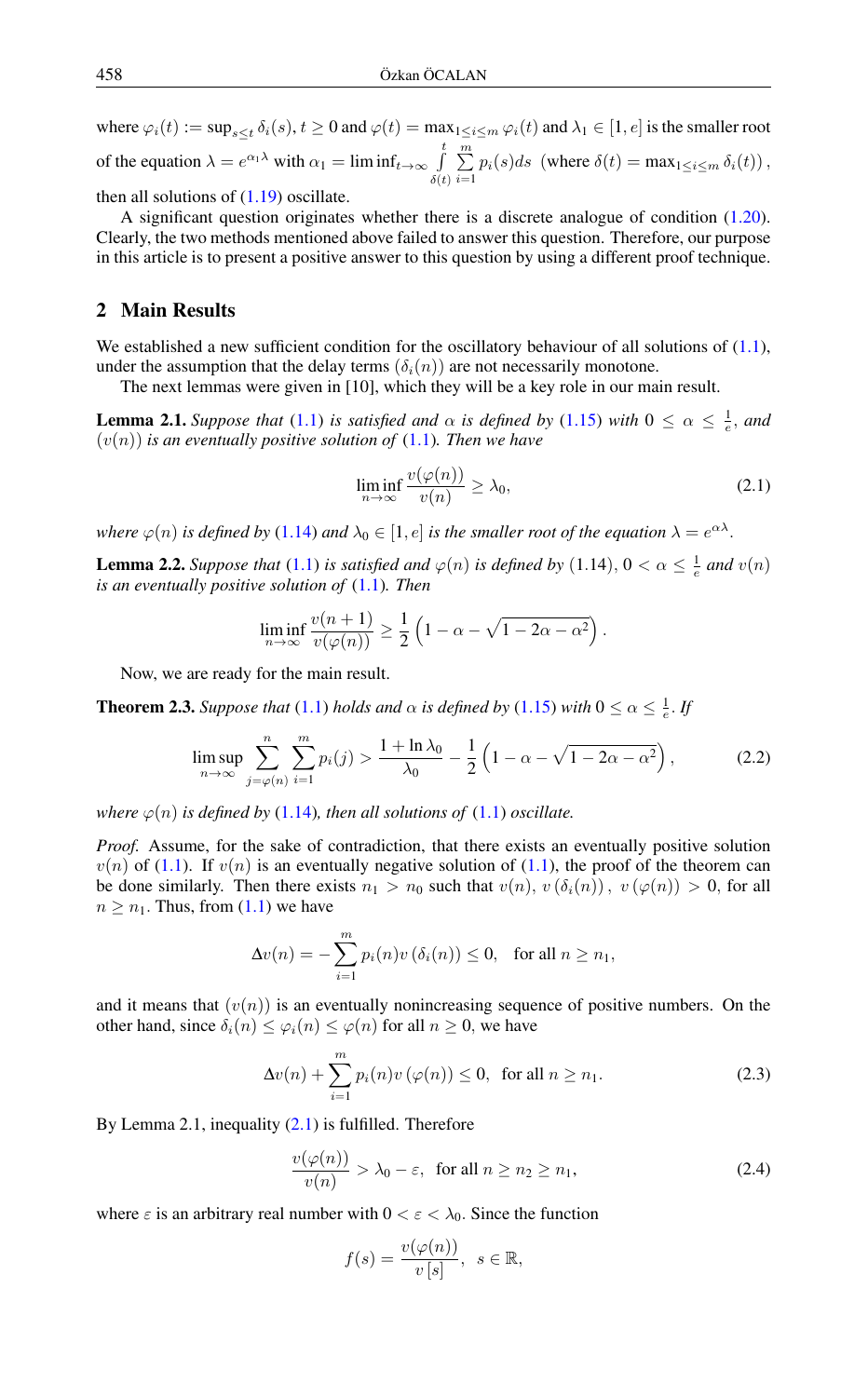where [·] denotes the greatest integer function, is nondecreasing, we can find  $t_* \leq t^* \in [\varphi(n), n]$ ,  $t_*, t^* \in \mathbb{R}$  such that  $[t^*] - [t_*] = 0$  and

<span id="page-4-0"></span>
$$
\frac{v(\varphi(n))}{v[t^*]} \ge \lambda_0 - \varepsilon, \text{ for all } n \ge n_2,
$$
\n(2.5)

<span id="page-4-1"></span>and

$$
\frac{v(\varphi(n))}{v[t_*]} \le \lambda_0 - \varepsilon, \text{ for all } n \ge n_2.
$$
 (2.6)

We note that if  $t_* = t^* = \varphi(n)$ , then we get  $\lambda_0 = 1$  and we return to the condition [\(1.16\)](#page-2-4). Thus, we assume that  $t_* \leq t^* \in (\varphi(n), n]$ .

Summing up [\(1.1\)](#page-0-0) from  $[t^*]$  to n and using the fact that the function  $(v(n))$  is nonincreasing, we have

$$
v(n+1) - v[t^*] + v(\varphi(n)) \sum_{i=1}^{m} \sum_{j=[t^*]}^{n} p_i(j) \le 0.
$$
 (2.7)

Hence, we have

$$
\sum_{i=1}^{m} \sum_{j=[t^*]}^{n} p_i(j) \leq \frac{v[t^*]}{v(\varphi(n))} - \frac{v(n+1)}{v(\varphi(n))},
$$

which, in view of  $(2.5)$ , we obtain

<span id="page-4-2"></span>
$$
\sum_{i=1}^{m} \sum_{j=[t^*]}^{n} p_i(j) \le \frac{1}{\lambda_0 - \varepsilon} - \frac{v(n+1)}{v(\varphi(n))}.
$$
 (2.8)

Dividing [\(1.1\)](#page-0-0) by  $v(n)$ , summing up from  $\varphi(n)$  to  $[t_*] - 1$ , we have

$$
\sum_{j=\varphi(n)}^{[t_*]-1} \frac{\Delta v(j)}{v(j)} + \sum_{i=1}^m \sum_{j=\varphi(n)}^{[t_*]-1} p_i(j) \frac{v(\varphi(j))}{v(j)} \le 0.
$$

Hence, in view of [\(2.4\)](#page-3-1) and [\(2.6\)](#page-4-1), and since  $\ln \frac{v[t_*]}{v(\varphi(n))}$   $\leq$  $\sum_{ }^{[t_{*}]-1}$  $j=\varphi(n)$  $\frac{\Delta v(j)}{v(j)}$ , we get

$$
\ln \frac{v[t_*]}{v(\varphi(n))} + (\lambda_0 - \varepsilon) \sum_{i=1}^m \sum_{j=\varphi(n)}^{[t_*]-1} p_i(j) \le 0,
$$

<span id="page-4-3"></span>or

<span id="page-4-4"></span>
$$
\sum_{i=1}^{m} \sum_{j=\varphi(n)}^{[t_*]-1} p_i(j) \le \frac{1}{\lambda_0 - \varepsilon} \ln(\lambda_0 - \varepsilon).
$$
 (2.9)

Combining the inequalities  $(2.8)$  and  $(2.9)$ , we have

$$
\sum_{i=1}^{m} \sum_{j=\varphi(n)}^{n} p_i(j) \le \frac{1}{\lambda_0 - \varepsilon} + \frac{\ln(\lambda_0 - \varepsilon)}{\lambda_0 - \varepsilon} - \frac{v(n+1)}{v(\varphi(n))}.
$$
 (2.10)

[\(2.10\)](#page-4-4) is provided for all real numbers  $\varepsilon$  with  $0 < \varepsilon < \lambda_0$ . Hence, for  $\varepsilon \to 0$  we have

$$
\limsup_{n \to \infty} \sum_{i=1}^m \sum_{j=\varphi(n)}^n p_i(j) \le \frac{1 + \ln \lambda_0}{\lambda_0} - \frac{v(n+1)}{v(\varphi(n))}.
$$

Using Lemma 2.2, the last inequality gives

$$
\limsup_{n \to \infty} \sum_{i=1}^m \sum_{j=\varphi(n)}^n p_i(j) \le \frac{1 + \ln \lambda_0}{\lambda_0} - \frac{1}{2} \left( 1 - \alpha - \sqrt{1 - 2\alpha - \alpha^2} \right),
$$

then the last inequality contradicts to  $(2.2)$ . The proof is completed.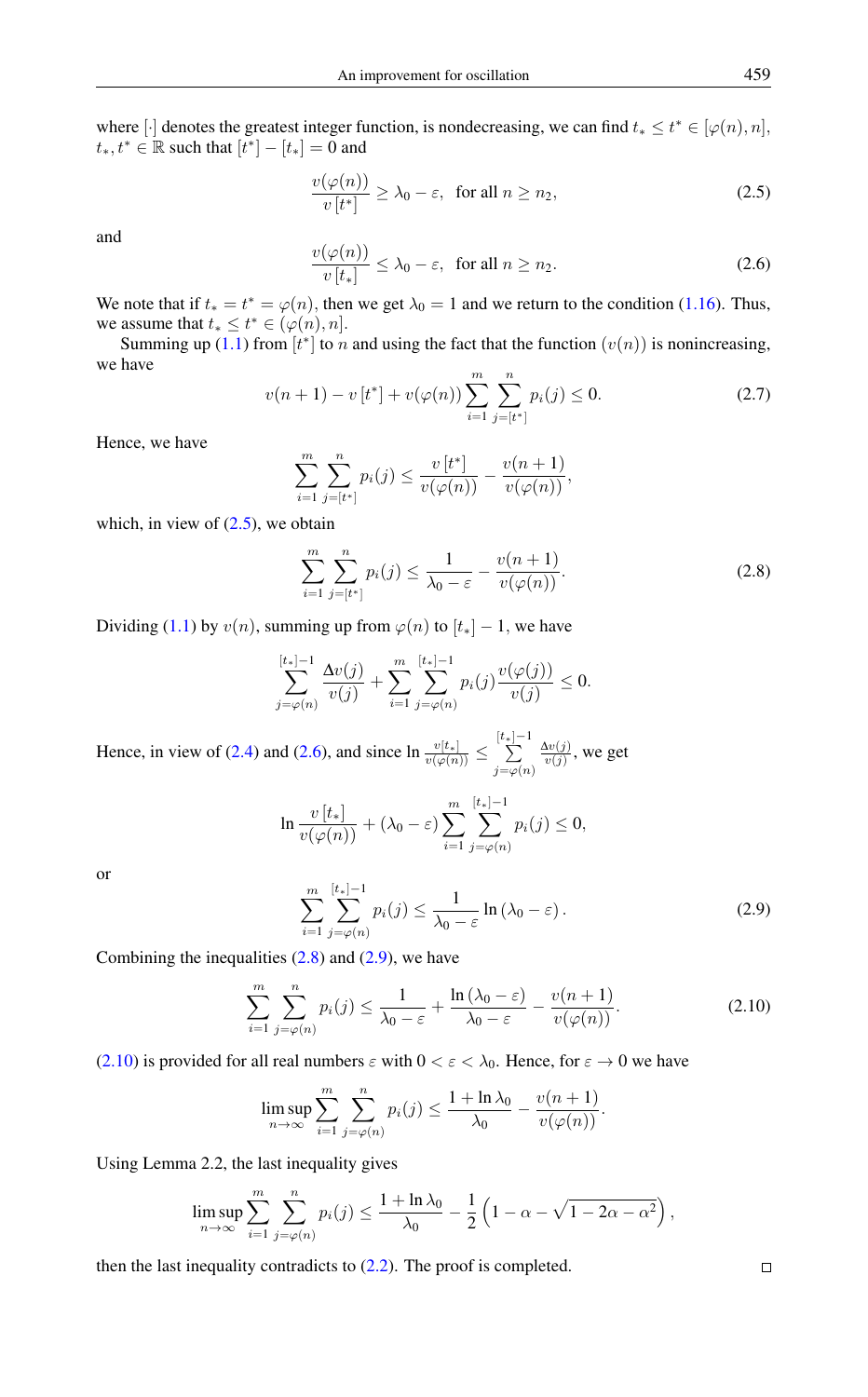Example 2.4. We consider the delay difference equation

$$
\Delta v(n) + p_1(n)v(n-1) + p_2(n)v(n-2) = 0, \quad n \ge 0,
$$
\n(2.11)

where  $p_1(2n) = 0.2$ ,  $p_1(2n+1) = 0.3$  and  $p_2(2n) = 0.1$ ,  $p_2(2n+1) = 0.32$ . If we observe that, we find

<span id="page-5-1"></span>
$$
\alpha = \liminf_{n \to \infty} \sum_{j=n-1}^{n-1} \sum_{i=1}^{2} p_i(j) = 0, 3 < \frac{1}{e},
$$

which means that condition  $(1.18)$  is not applicable for this equation. On the other hand, we have  $\lambda_0 = 1.6313$  and

$$
\limsup_{n \to \infty} \sum_{j=n-1}^{n} \sum_{i=1}^{2} p_i(j) = 0.92 < 1 - \frac{1 - (0.3) - \sqrt{1 - (0.6) - (0.3)^2}}{2} \cong 0.92839
$$

which means that condition  $(1.17)$  is not applicable for this equation. On the other hand, it can be easily seen that

$$
\limsup_{n \to \infty} \sum_{j=n-1}^{n} \sum_{i=1}^{2} p_i(j) = 0.92 > \frac{1 + \ln 1.6313}{1.6313} - \frac{\left(1 - (0.3) - \sqrt{1 - (0.6) - (0.3)^2}\right)}{2}
$$
  
\n
$$
\cong 0.84139.
$$

Therefore, all criteria of Theorem 2.3 hold, and so every solution of [\(2.11\)](#page-5-1) oscillates.

### <span id="page-5-0"></span>References

- [1] L. Berezansky and E. Braverman, On existence of positive solutions for linear difference equations with several delays, *Advances Dyn. Syst. Appl.* 1 29–47 (2006).
- [2] E. Braverman, G. E. Chatzarakis and I. P. Stavroulakis, Iterative oscillation tests for difference equations with several non-monotone arguments, *J. Difference Equ. Appl.* 21(9), 854–874 (2015).
- [3] G. E. Chatzarakis, R. Koplatadze and I. P. Stavroulakis, Oscillation criteria of first order linear difference equations with delay argument, *Nonlinear Anal.* 68, 994–1005 (2008).
- [4] G. E. Chatzarakis, R. Koplatadze and I. P. Stavroulakis, Optimal oscillation criteria for first order difference equations with delay argument, *Pacific J. Math.* 235, 15–33 (2008).
- [5] G. E. Chatzarakis, Ch. G. Philos and I. P. Stavroulakis, On the oscillation of the solutions to linear difference equations with variable delay, *Electron. J. Differential Equations* no.50, (2008).
- [6] G. E. Chatzarakis, Ch. G. Philos and I. P. Stavroulakis, An oscillation criterion for linear difference equations with general delay argument, *Portugal. Math. (N.S.)* 66 (4), 513-533 (2009).
- [7] G. E. Chatzarakis, S. Pinelas and I. P. Stavroulakis, Oscillations of difference equations with several deviated arguments, *Aequat. Math.* 88(1-2), 105–123 (2013).
- [8] G. E. Chatzarakis, T. Kusano and I. P. Stavroulakis, Oscillation conditions for difference equations with several variable arguments, *Math. Bohem.* 140(3), 291–311 (2015).
- [9] G. E. Chatzarakis and H. Péics, Differential equations with several non-monotone arguments: An oscillation result, *Appl. Math. Lett.* 68, 20–26 (2017).
- [10] G. E. Chatzarakis and I. Jadlovská, Difference equations with several non-monotone deviating arguments: Iterative oscillation tests, *Dynamic Systems and Applications* 27(2), 271–298 (2018).
- [11] M. P. Chen and J. S. Yu, Oscillations of delay difference equations with variable coefficients, *In Proceedings of the First International Conference on Difference Equations* Gordon and Breach, London 105–114 (1994).
- [12] L. H. Erbe and B. G. Zhang, Oscillation of discrete analogues of delay equations, *Differential Integral Equations* 2, 300–309 (1989).
- [13] I. Györi and G. Ladas, Linearized oscillations for equations with piecewise constant arguments, *Differential Integral Equations* 2, 123–131 (1989).
- [14] I. Györi and G. Ladas, Oscillation Theory of Delay Differential Equations with Applications, Clarendon Press, Oxford (1991).